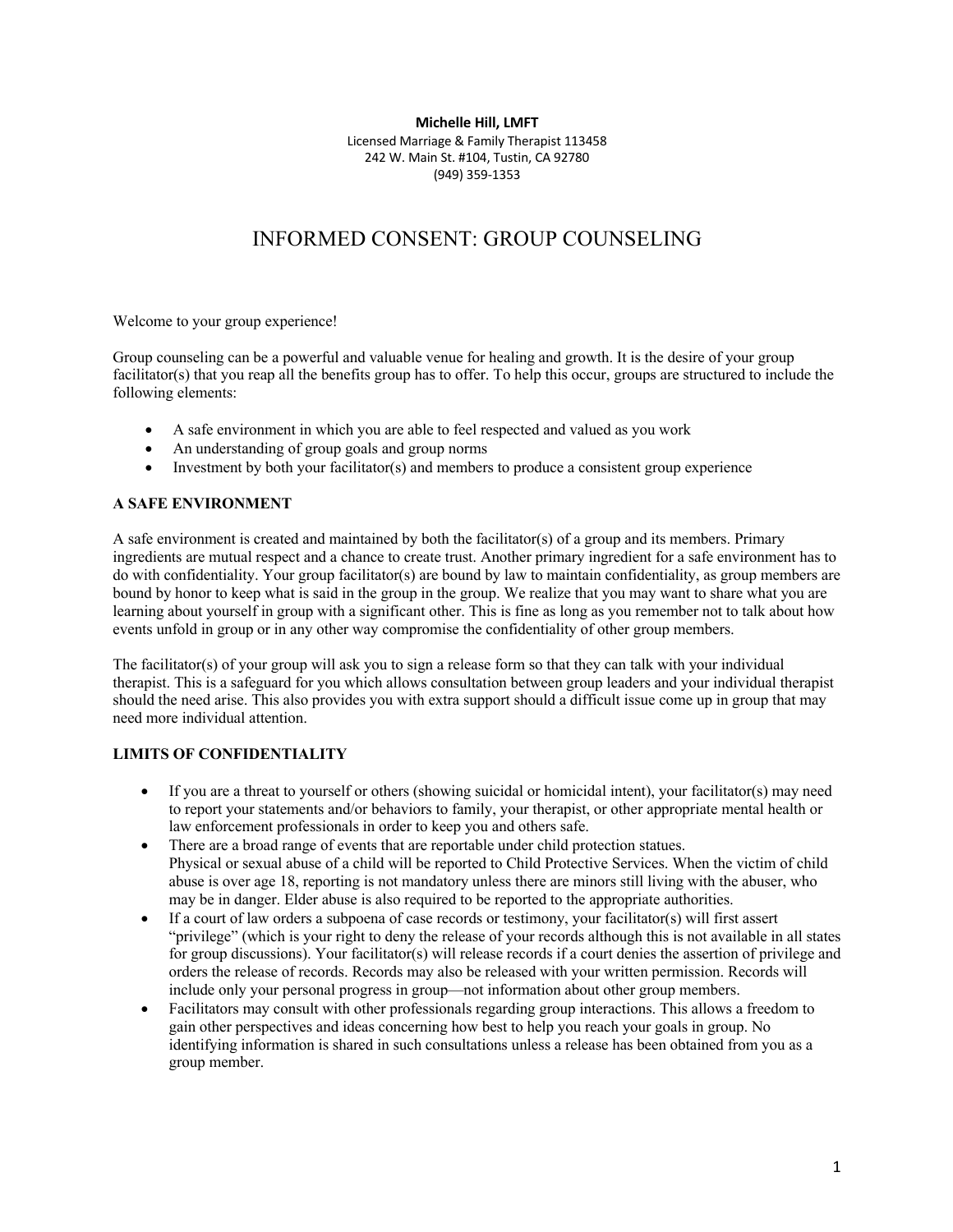### **OTHER SAFETY FACTORS**

- Members of a group may not use drugs or alcohol before or during group
- Members of a group should not engage in discussion of group issues outside of group
- Members of group should remember that keeping confidentiality allows for an environment where trust can be built and all members may benefit from the group experience
- Your group facilitator(s) will monitor discussions and maintain a respectful environment to keep safety and trust a priority

#### **ATTENDANCE**

Your presence in group is highly important. A group dynamic is formed that helps create an environment for growth and change. If you are absent from the group this dynamic suffers and affects the experience of you and other members of the group. Therefore, your facilitator(s) would ask that you make this commitment a top priority for the duration of the group. It is understood that occasionally an emergency may occur that will prevent you from attending group. If you are faced with an emergency or sudden illness, please contact your facilitator(s) before group begins let them know you will not be present.

### **WHAT TO EXPECT**

Group time consists of both teaching and processing time. Processing may revolve around an issue one member of the group is working on with time for structured feedback and reactions by other members of the group. At times the group may focus on a topic with all members verbally participating. In either case, the group dynamic offers a place where you can experience support, give support, understand more clearly how you relate to others, and examine your own beliefs about yourself, your family, and the world around you. These dynamics provide a very powerful environment for change.

Remember, the more you give of yourself during the sessions, the more you will receive. The more honest and open you are, the more you allow for insight and growth.

### **FEES**

The fee for this group is \_\_\_\_\_per 90 minute session, totaling \_\_\_\_\_\_ for a \_\_\_\_\_ weeks. When a client is a minor, counseling fees are the responsibility of the parent/parents or legal guardian. If minor attends session alone, payment must be sent with them.

### **CONSENT**

#### **I have read the above information, understand the information, and agree to the terms of group participation.**

| PRINT NAME OF GROUP MEMBER       | SIGNATURE OF GROUP MEMBER   | Date: |
|----------------------------------|-----------------------------|-------|
| PRINT NAME OF GUARDIAN, IF MINOR | SIGNATURE OF GUARDIAN       | Date: |
| Signature of Facilitator         | Signature of Facilitator(s) |       |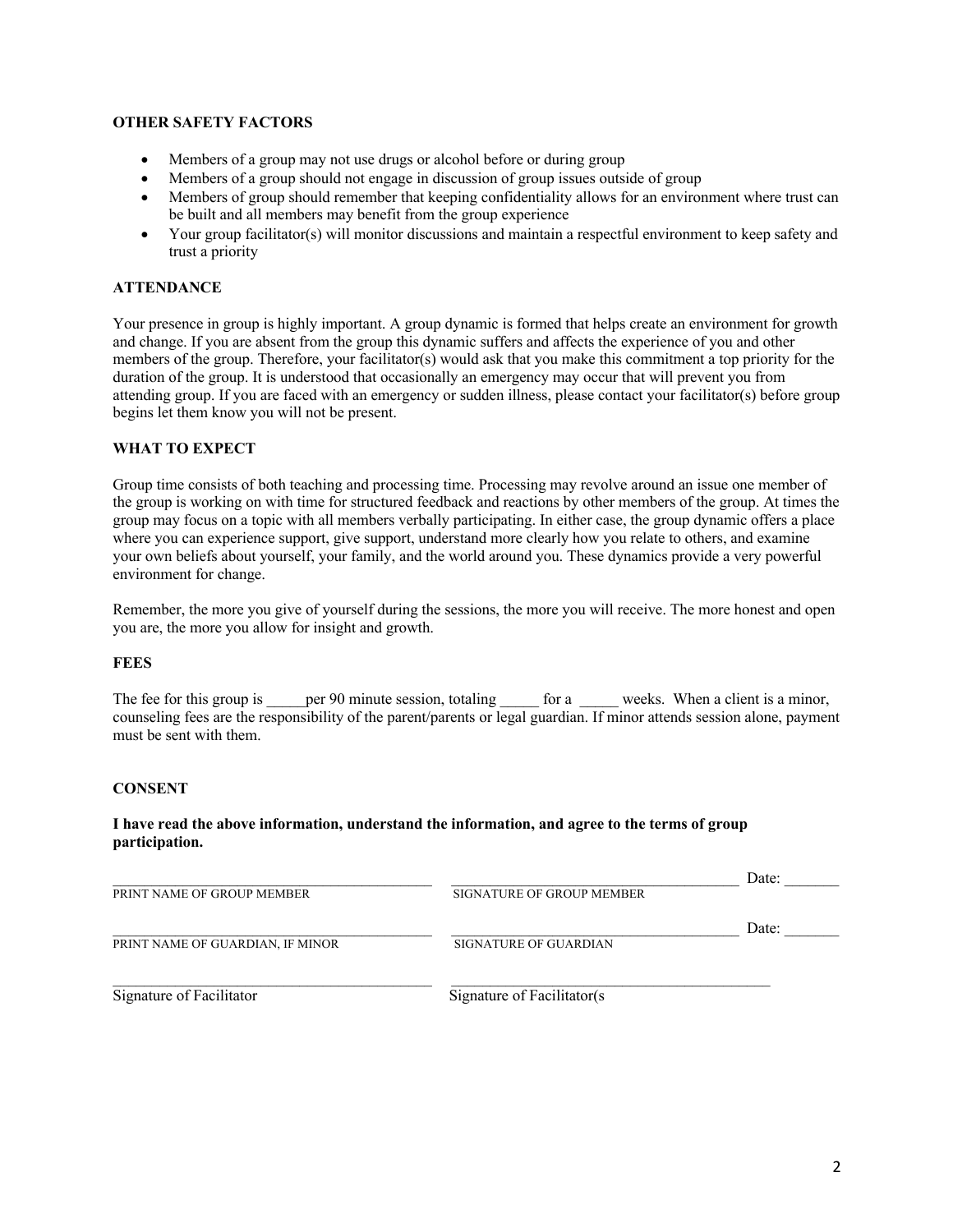## HIPAA NOTICE OF PRIVACY PRACTICES

#### **I. THIS NOTICE DESCRIBES HOW MEDICAL INFORMATION ABOUT YOU MAY BE USED AND DISCLOSED AND HOW YOU CAN GET ACCESS TO THIS INFORMATION. PLEASE REVIEW IT CAREFULLY. II. IT IS MY LEGAL DUTY TO SAFEGUARD YOUR PROTECTED HEALTH INFORMATION (PHI).**

By law I am required to insure that your PHI is kept private. The PHI constitutes information created or noted by me that can be used to identify you. It contains data about your past, present, or future health or condition, the provision of health care services to you, or the payment for such health care. I am required to provide you with this Notice about my privacy procedures. This Notice must explain when, why, and how I would use and/or disclose your PHI. Use of PHI means when I share, apply, utilize, examine, or analyze information within my practice; PHI is disclosed when I release, transfer, give, or otherwise reveal it to a third party outside my practice. With some exceptions, I may not use or disclose more of your PHI than is necessary to accomplish the purpose for which the use or disclosure is made; however, I am always legally required to follow the privacy practices described in this Notice. Please note that I reserve the right to change the terms of this Notice and my privacy policies at any time as permitted by law. Any changes will apply to PHI already on file with me. Before I make any important changes to my policies, I will immediately change this Notice and post a new copy of it in my office. You may also request a copy of this Notice from me, or you can view a copy of it in my office.

#### III. **HOW I WILL USE AND DISCLOSE YOUR PHI.**

I will use and disclose your PHI for many different reasons. Some of the uses or disclosures will require your prior written authorization; others, however, will not. Below you will find the different categories of my uses and disclosures, with some examples. A. Uses and Disclosures Related to Treatment, Payment, or Health Care Operations Do Not Require Your Prior Written Consent. I may use and disclose your PHI without your consent for the following reasons:

- 1. **For treatment.** I can use your PHI within my practice to provide you with mental health treatment, including discussing or sharing your PHI with my trainees and interns. I may disclose your PHI to physicians, psychiatrists, psychologists, and other licensed health care providers who provide you with health care services or are otherwise involved in your care. Example: If a psychiatrist is treating you, I may disclose your PHI to her/him in order to coordinate your care.
- 2. **For health care operations.** I may disclose your PHI to facilitate the efficient and correct operation of my practice. Examples: Quality control - I might use your PHI in the evaluation of the quality of health care services that you have received or to evaluate the performance of the health care professionals who provided you with these services. I may also provide your PHI to my attorneys, accountants, consultants, and others to make sure that I am in compliance with applicable laws.
- 3. **To obtain payment for treatment.** I may use and disclose your PHI to bill and collect payment for the treatment and services I provided you. Example: I might send your PHI to your insurance company or health plan in order to get payment for the health care services that I have provided to you. I could also provide your PHI to business associates, such as billing companies, claims processing companies, and others that process health care claims for my office.
- 4. **Other disclosures.** Examples: Your consent isn't required if you need emergency treatment provided that I attempt to get your consent after treatment is rendered. In the event that I try to get your consent but you are unable to communicate with me (for example, if you are unconscious or in severe pain) but I think that you would consent to such treatment if you could, I may disclose your PHI.
- **5. Certain Other Uses and Disclosures Do Not Require Your Consent.** I may use and/or disclose your PHI without your consent or authorization for the following reasons:
	- a) When disclosure is required by federal, state, or local law; judicial, board, or administrative proceedings; or, law enforcement. Example: I may make a disclosure to the appropriate officials when a law requires me to report information to government agencies, law enforcement personnel and/or in an administrative proceeding.
	- b) If disclosure is compelled by a party to a proceeding before a court of an administrative agency pursuant to its lawful authority.
	- c) If disclosure is required by a search warrant lawfully issued to a governmental law enforcement agency.
	- d) If disclosure is compelled by the patient or the patient's representative pursuant to California Health and Safety Codes or to corresponding federal statutes of regulations, such as the Privacy Rule that requires this Notice.
	- e) To avoid harm. I may provide PHI to law enforcement personnel or persons able to prevent or mitigate a serious threat to the health or safety of a person or the public (i.e., adverse reaction to meds).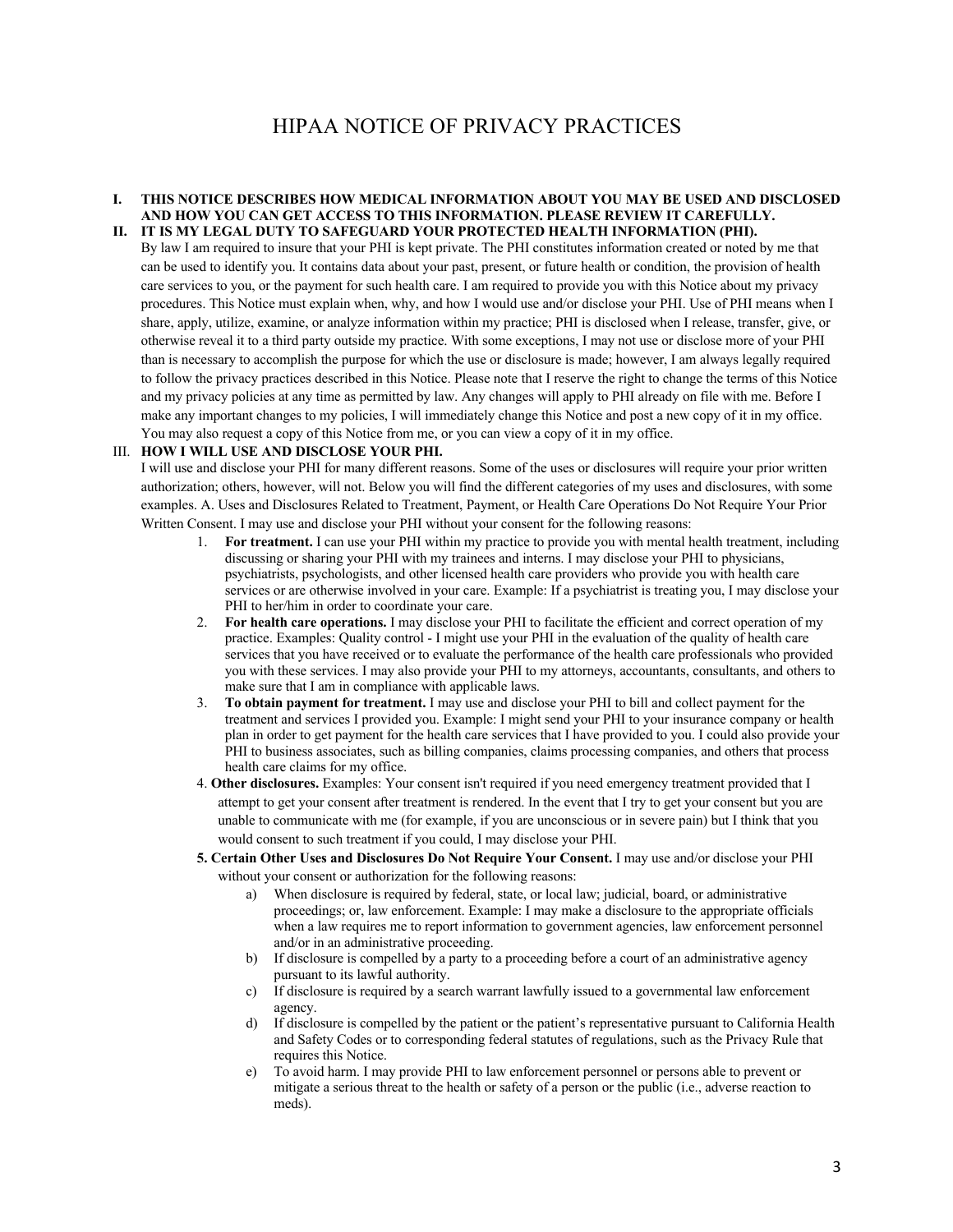- f) If disclosure is compelled or permitted by the fact that you are in such mental or emotional condition as to be dangerous to yourself or the person or property of others, and if I determine that disclosure is necessary to prevent the threatened danger.
- g) If disclosure is mandated by the California Child Abuse and Neglect Reporting law. For example, if I have a reasonable suspicion of child abuse or neglect.
- h) If disclosure is mandated by the California Elder/Dependent Adult Abuse Reporting law. For example, if I have a reasonable suspicion of elder abuse or dependent adult abuse.
- i) If disclosure is compelled or permitted by the fact that you tell me of a serious/imminent threat of physical violence by you against a reasonably identifiable victim or victims.
- j) For public health activities. Example: In the event of your death, if a disclosure is permitted or compelled, I may need to give the county coroner information about you.
- k) For health oversight activities. Example: I may be required to provide information to assist the government in the course of an investigation or inspection of a health care organization or provider.
- l) For specific government functions. Examples: I may disclose PHI of military personnel and veterans under certain circumstances. Also, I may disclose PHI in the interests of national security, such as protecting the President of the United States or assisting with intelligence operations.
- m) For research purposes. In certain circumstances, I may provide PHI in order to conduct medical research.
- n) For Workers' Compensation purposes. I may provide PHI in order to comply with Workers' Compensation laws.
- o) Appointment reminders and health related benefits or services. Examples: I may use PHI to provide appointment reminders. I may use PHI to give you information about alternative treatment options, or other health care services or benefits I offer.
- p) If an arbitrator or arbitration panel compels disclosure, when arbitration is lawfully requested by either party, pursuant to subpoena duces tectum (e.g., a subpoena for mental health records) or any other provision authorizing disclosure in a proceeding before an arbitrator or arbitration panel.
- q) If disclosure is required or permitted to a health oversight agency for oversight activities authorized by law. Example: When compelled by U.S. Secretary of Health and Human Services to investigate or assess my compliance with HIPAA regulations.
- r) If disclosure is otherwise specifically required by law.

If you have any questions about this notice or any complaints about my privacy practices, or would like to know how to file a complaint with the Secretary of the Department of Health and Human Services, please contact: Michelle Hill at (949) 359-1353

#### **EFFECTIVE DATE OF THIS NOTICE**

This notice went into effect on April 14, 2003. I acknowledge receipt of this notice

Name Date Signature Date Date